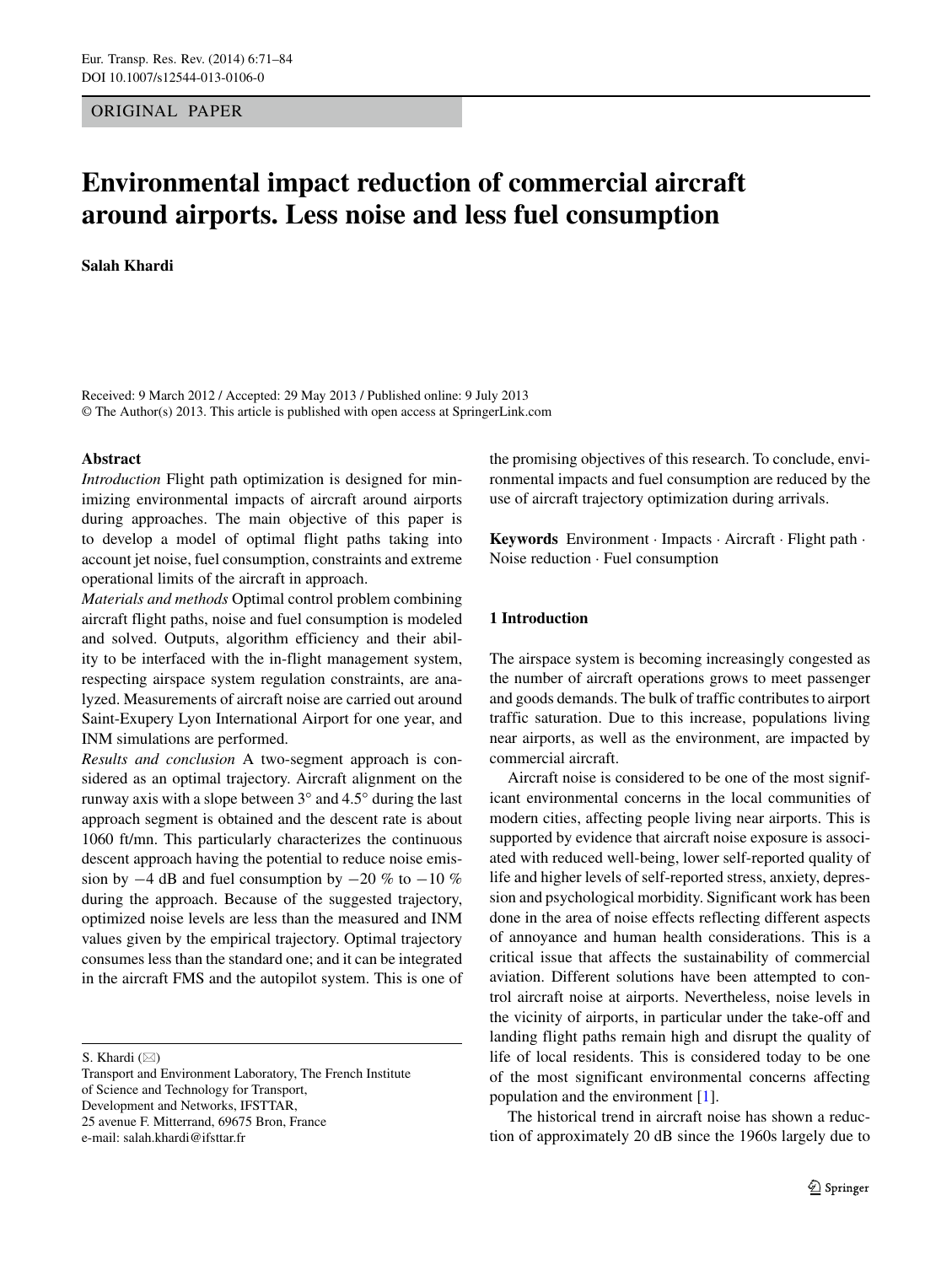the adoption of high bypass turbofans and more effective lining materials. Reductions since the mid-eighties have not been as dramatic. The point seems to have been reached where future improvements through technological advances will be possible only by significantly trading off operating costs for environmental performance.

In addition, a number of major European airports have reached their environmental capacity before having made full use of their runway and terminal infrastructures. Thus, the significant environmental challenges of the Advisory Council for Aeronautics Research in Europe have been sub-divided into four goals:

- To reduce fuel consumption and CO2 emissions by 50 %;
- To reduce perceived external noise by 50  $\%$ ;
- To reduce NOx by 80 %;
- To make substantial progress in reducing the environmental impact of the manufacture, maintenance and disposal of aircraft and related products.

Contributors to noise reduction should encompass technology related elements such as the Quiet Aircraft and Rotorcraft of the future as well as further actions aimed at establishing efficient Environmental Practices by way of Noise Abatement Procedures and Management of Noise Impact.

The control of noise around airports is a complex matter because it depends on many different factors, and many different issues are involved. Significant research is currently being undertaken with the goal of reducing aircraft noise. Existing projects have already identified a number of promising procedures and methods that could be applied to achieve an harmonized approach within the EU and further steps should go a step further, by developing enabling technologies, tools and methods to ensure the safe, efficient and economic operation of new noise abatement procedures. The suggested research activities for aircraft should cover both:

- The definition of noise abatement flight procedures through flight test demonstrations, taking account of the safety and of operational constraints.
- The development of pilot aids to ease the different operations through specific control laws using specific guidance system (as for instance GPS or D-GPS).
- The development of real time noise footprint assessment to be used for in-flight demonstration and for piloted simulation to elaborate control strategies.

These activities generally fall into one of the three categories: noise source modifications (e.g. retrofitting engine nacelles with sound absorption material), land use regulations (e.g. zoning land near an airport as nonresidential), and operational controls (e.g. power cutbacks during operations; this is considered impractical because the pilot workloads and flight safety decrease). Modification of the ends of flap sections and other aerodynamic treatment will have some success; but there is no great optimism. It is necessary to examine the potential for modified approach procedures that can benefit both airlines and the communities. The International Civil Aviation Organization (ICAO) has recognized the potential benefits of using advanced flight guidance technology to reduce the impact of aircraft noise [\[2,](#page-12-1) [23,](#page-13-0) [26,](#page-13-1) [42\]](#page-13-2). ICAO charged its Noise Abatement Operating Measures Subgroup (NAOMSG) with the following tasks:

- 1. Describe effective existing noise abatement operational procedures and strategies.
- 2. Evaluate the critical components of aircraft flight procedures that can minimize source noise emissions and community exposure.
- 3. Identify emerging and future airport systems technologies in the fields of flight management, ATC and airport capacity which could also serve to minimize community noise exposure.
- 4. Conceive new operating procedures to reduce community noise exposure taking into account the emerging and future technologies identified in 3.

It should be remembered that the assessment of the appropriate noise abatement procedure to use needs to consider several coupled factors:

- aircraft performance and trajectory;
- noise generated by the aircraft;
- population distribution and density;
- flight safety and pilot acceptance;
- guidance and navigation requirements;
- local atmospheric conditions.

Advanced flight guidance technologies, which are currently in use, such as Area Navigation (RNAV) utilizing the Global Positioning System (GPS), offer the potential to reduce the impact of aircraft noise in communities surrounding airports by enabling more flexible approach and departure procedures that reduce noise exposure to the most sensitive areas.

A balanced approach to environmental protection has been developed under ICAO and it includes protection from excessive aircraft noise first. There are several procedures that have been implemented in aircraft operation world-wide:

- 1) low-noise take-off and approach flight procedures;
- 2) optimal distribution of the aircraft among the routes;
- 3) flight route optimization in the airport vicinity. In combination, the aircraft, airport, and the community form a closed system. If flight procedures are the means of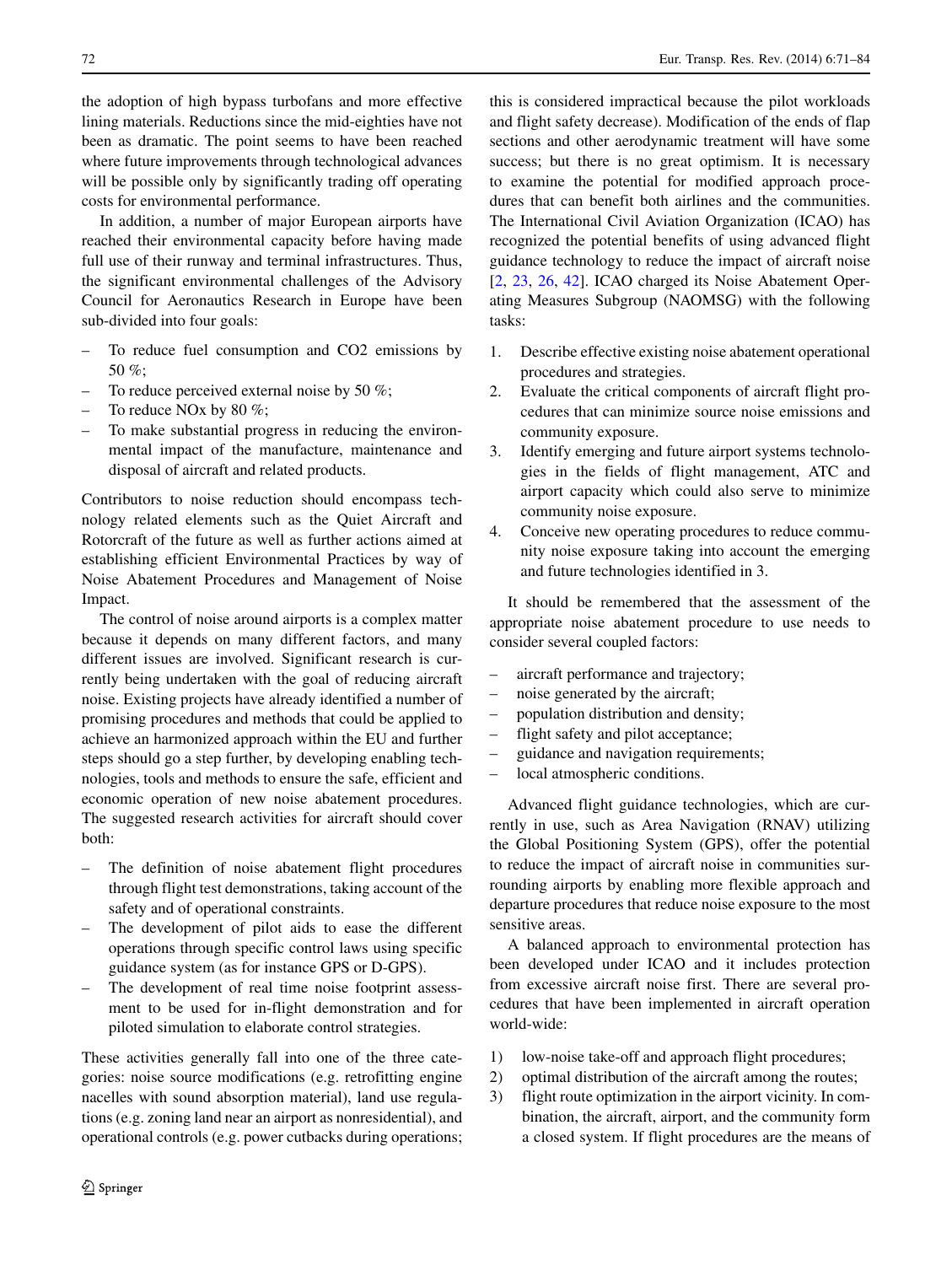operating that system, then the noise abatement procedure represents a way of operating the system with lower noise impact.

The Committee on Aviation Environmental Protection (CAEP) presented the following described Balanced Approach on aircraft noise management around airports [\[2,](#page-12-1) [17,](#page-12-2) [26,](#page-13-1) [41\]](#page-13-3).

*Concept of a balanced approach* An aircraft is a major investment, with a useful economic life of 25 years or more. Operation of an aircraft includes airframe and engine performance. The performance of an aircraft must address the overriding issue of safety, as well as mission or performance efficiencies, economics, and environmental objectives.

Across the various organizations, the EU, the United States, and ICAO the fundamental approach to analysis and management or control of aircraft noise is similar. All recommend a "balanced" approach that includes at least four ingredients: noise control at the source (the aircraft), land-use planning around airports, noise abatement operating procedures for aircraft, and restrictions on operations. In addition to these four categories, in the United States, the FAA includes airport layout and ICAO recognizes noise charges. To pursue the balanced approach, specific tools are required. First, metrics or indicators of noise must be identified, noise effects or impacts in relation to the indicators need to be defined, and a method for computing the values of the metrics in communities around airports is required. The ICAO Assembly endorsed the concept of a balanced approach to aircraft noise management. Within ICAO, CAEP developed the requisite guidance material. Four distinct elements have to be considered and analyzed: Airspace, airfield, terminal, ground access.

Most of the world major airports have operational constraints or capacity limits based upon noise. But the future potential growths of air traffic imply that emission sources in the future will increase in importance. The study of integrated airport impact shows that it is necessary to introduce the concept of airport traffic (operational) capacity according to environmental safety conditions. Evaluation of an airport impact on surrounding environment could be realized by defining environmental capacity of an airport. It means reduction of an airport's capacity so as to ensure that airport environmental performances comply with the environmental rules. Operational capacity of an airport can be measured as the number of runway-taxiways slots, the terminal capacity or capacity of the apron areas. It is limited only by means of flight safety. The economic capacity of an airport can be measured as the maximum number of passengers or aircraft, which can be accommodated on a particular day with a given amount of infrastructure under given economic conditions. In a short term, airport service load during peak and off-peak period determine these conditions. In long term, the availability of investments for airport expansion principally determines the economic conditions.

The impacts of the airport operation upon the local environment are a major issue, which will affect both the capacity and the potential for future growth. This concept of environmental capacity as it applies to airports can be approached in at least two ways: the first is that an airport operational capacity is less than the total sum of the individual environmental mitigation measure already in place at that airport. The second is or could ever lead to an environmentally optimal solution. It is necessary to identify and separate short term concerns which mainly affect quality of life (e.g. aircraft noise) from long term issues which mainly affect the assimilative capacity of the environment to cope with what we are throwing at it (e.g. pollution and global warming). In addition, it is necessary to assess the viability of the environmental mitigation measures that are in the airport territory and in the vicinity. For example, many major airports have long-established night flight restrictions whose aim has been to protect local communities from excessive exposure from aircraft noise. From an environmental capacity perspective, such restrictions may be seen as short-run, quality of life issue and a successful mitigation measure but with potentially more serious long term environmental consequences.

Thus, CAEP identified noise problem and discussed the measures for its reduction and control. Among four elements of a Balanced Approach, current investigations deal with Noise Abatement Procedures (NAP), which according to ICAO's policies, enable the reduction of noise during aircraft operations. New flight path development is a solution which should contribute to a decrease of aircraft noise annoyance. It will also meet objectives 2020 of the Advisory Council for Aeronautics Research in Europe (ACARE). CAEP, OACI and ACARE reported that flight path optimization can provide a sizable decrease in noise impact depending not only on the population distribution, but on the types and the numbers of aircraft operations.

This environmental problem can only be solved within the framework of a balanced global vision for a sustainable air transport involving new technology engines and fuselages, breakthrough technologies, the design of new procedures and flight paths, airspace management, new regulation rules and certification. Thus, technological developments, airspace management, operational improvement and system efficiency should be considered as environmental innovations. There is no justification that air transport will not continue to progress without decreasing its environmental impacts [\[2\]](#page-12-1). The applied procedures are not optimized but are generic in nature. New flight path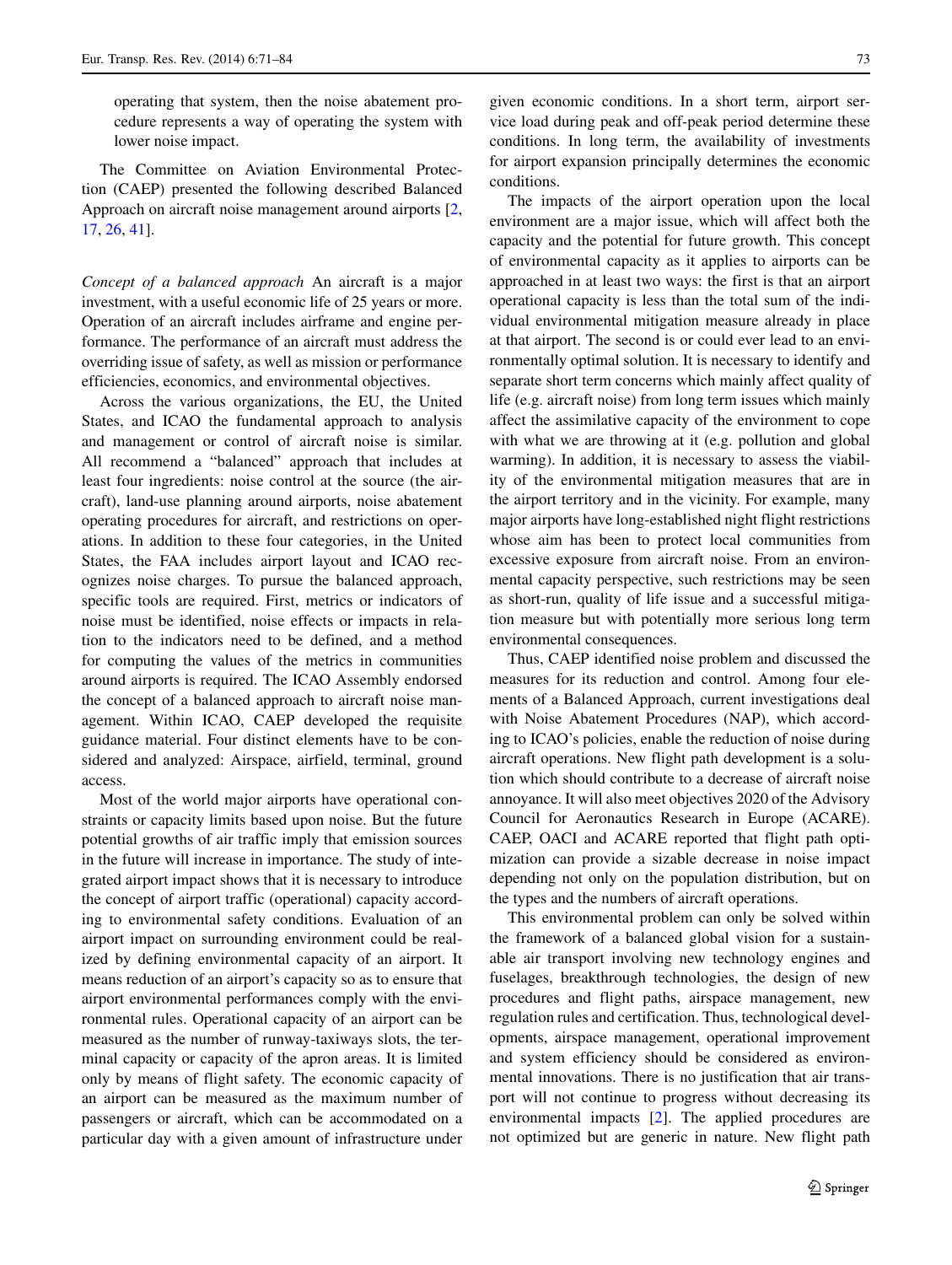optimization, associated with new aircraft design and engines, is a solution which should contribute to a decrease in aircraft annoyances. Noise abatement procedures are considered as a necessary measure for a balanced approach of noise control around airports and for fuel consumption saving. Any system, which defines the correct features of the optimized flight paths for aircraft in specific conditions, would be useful for environmental impact control. Developments cannot be carried out without improvement modeling. This consists of developing efficient processing tools which allow in-flight diagnosis and control in real-time taking into account the FMS (flight management system) functionalities and the AMS (airspace management system) updates. Flight path optimization is an innovative solution in the short run, making a significant contribution to the reduction of commercial aircraft impact on the environment possible.

This paper presents a dynamic method providing optimal flight paths which minimize aircraft impacts and fuel consumption. This is an optimal control problem to be solved. The main features of the suggested method are its effectiveness and its resolution speed. It shows a significant potential of its own integration in the avionic systems. That is why in this paper we have solved the flight path optimization problem with the aim of confirming its advantages, reliability and features. We have suggested an optimization method for solving a model governed by an *ODE* system [\[3,](#page-12-3) [4\]](#page-12-4) providing the best flight path suitable for noise and fuel consumption reduction. The cost function of this model describes aircraft noise and fuel consumption [\[5,](#page-12-5) [6\]](#page-12-6). The ODE depends on the flight dynamics of the aircraft, and considers flight safety and stability requirements. Numerical methods which solve the ODE fall into several categories  $[7-11]$  $[7-11]$  which depend on the case study. Thus, it is necessary to choose, to improve or develop a new method. In this context, this paper gives numerical considerations and algorithms for solving the control problem stressing the computing times with the aim of finding the best aircraft approach able to reduce noise and favoring economization of fuel consumption. The applied approach has been used to reduce the *(OCP)* to a finite-dimensional nonlinear program which is solved by a standard nonlinear programming solver.

Optimality conditions, given by Pontryagin's principle, have been discretized. A combination of the AMPL model (A Modeling Language for Mathematical Programming) [\[12\]](#page-12-9) and an NLP solver [\[13–](#page-12-10)[15\]](#page-12-11) has been performed for calculations. In-depth details have been described in previous papers [\[16–](#page-12-12)[19\]](#page-12-13). Technically, we analyze the processing outputs and algorithm efficiency and their ability to be interfaced with the in-flight management system respecting airspace system regulation constraints. This integration could compensate both the growth in air traffic and the encroachment of airport-neighboring communities.

This paper presents an introduction giving the optimal control problem and resolution, numerical results followed by an experimental measurements analysis and a conclusion. Measurements of aircraft noise, recorded under the flight path close to Saint-Exupery Lyon International Airport, are given. To validate the optimization method, the measured noise levels were compared to noise values obtained by INM for standard trajectories and by optimization method of flight path.

#### **2 Optimal control problem and resolution**

We present in this section a summary of the optimal control problem to be solved which is described in previous papers [\[16–](#page-12-12)[19\]](#page-12-13). The system of differential equations commonly employed in aircraft trajectory analysis is the following sixdimensional system (ED) derived at the center of mass of the aircraft  $[16, 20]$  $[16, 20]$  $[16, 20]$ :

$$
(ED_1) \qquad \begin{cases} \n\dot{V} = g \left( \frac{T \cos \alpha - D}{mg} - \sin \gamma \right) \\ \n\dot{\gamma} = \frac{1}{mV} \left( (T \sin \alpha + L) \cos \mu - mg \cos \gamma \right) \\ \n\dot{\chi} = \frac{(T \sin \alpha + L) \sin \mu}{mV \cos \gamma} \n\end{cases}
$$

$$
(ED_2) \qquad \begin{cases} \n\dot{x} = V \cos \gamma \cos \chi \\ \n\dot{y} = V \cos \gamma \sin \chi \\ \n\dot{h} = V \sin \gamma \n\end{cases}
$$

where *V*,  $\gamma$ ,  $\chi$ ,  $\alpha$  and  $\mu$  are respectively the speed, the angle of descent, the yaw angle, the angle of attack and the roll angle.  $(x, y, h)$  is the position of the aircraft. The variables *T,D,L,m* and *g* are respectively the engine thrust, the drag force, the lift force, the aircraft mass and the aircraft weight acceleration given in previous papers  $[16, 19-21]$  $[16, 19-21]$  $[16, 19-21]$  $[16, 19-21]$ . *(ED)* can be written in the following matrix form  $\dot{z}(t)$  =  $f(z(t), u(t))$ , where:

$$
z: [t_0, t_f] \mapsto \mathbb{R}^6
$$
  
\n
$$
t \mapsto z(t) = [V(t), \gamma(t), \chi(t), x(t), y(t), h(t)]
$$
  
\nare the state variables  
\n
$$
u: [t_0, t_f] \mapsto \mathbb{R}^3
$$

 $t \mapsto u(t) = [\alpha(t), \delta_x(t), \mu(t)]$  are the control variables and  $t_0$  and  $t_f$  are the initial and final times.

Along the flight path, we have to respect parameter limits related to the flight safety and the operational modes of the aircraft. Aircraft modeling continues to meet the increased demands associated with aviation and airport expansion. Aircraft noise footprints are commonly used for forecasting the impact of new developments, quantifying the noise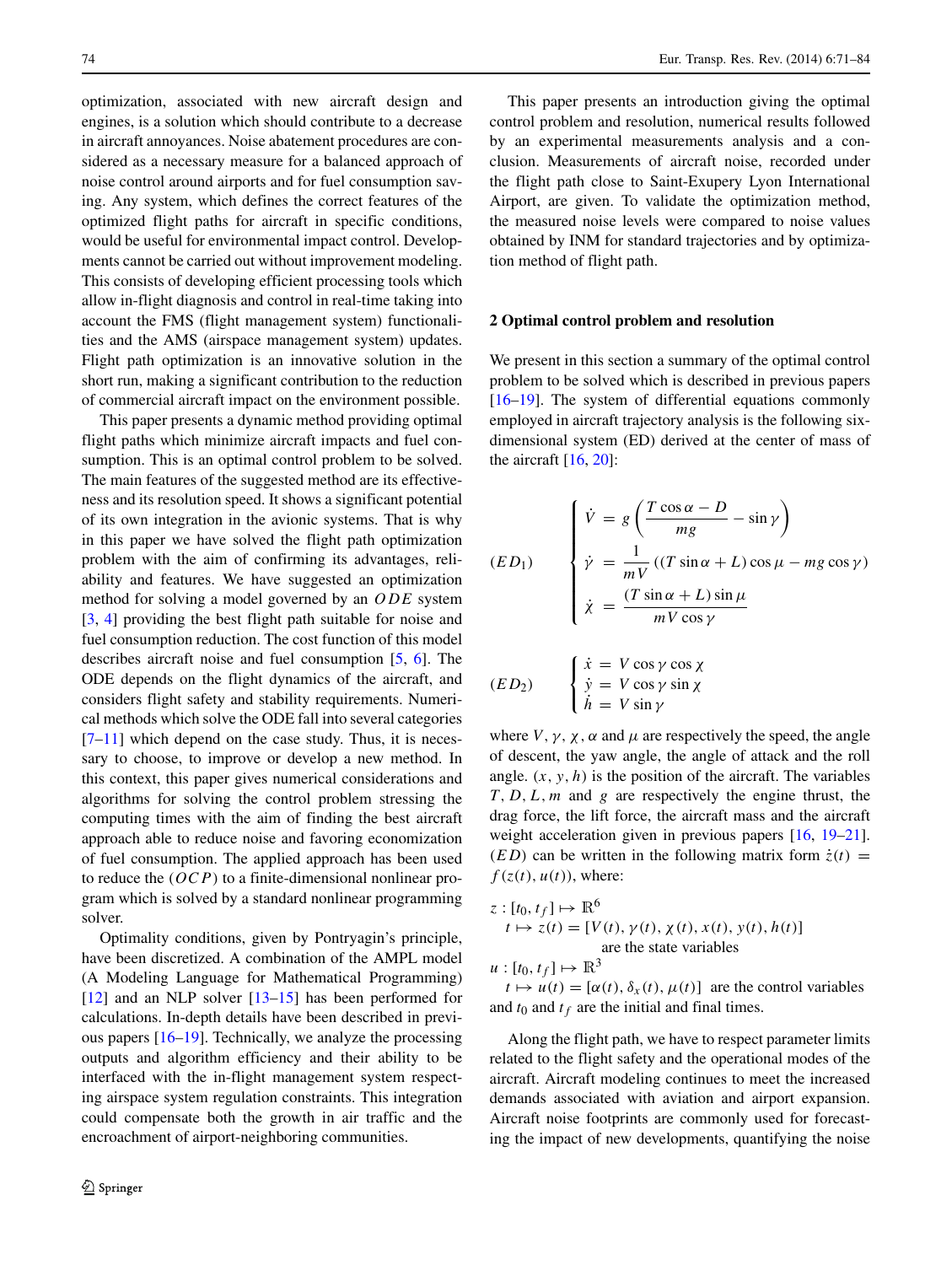trends around airports and evaluating new tools. Thus, aircraft models have become more sophisticated and their validation complex. A number of them are entirely based on empirical data. Because of this complexity, such models are not characterized by a given analytical form describing noise at reception points on the ground. This paper uses the basic principles of aircraft noise modeling. The cost function may be chosen as any of the usual aircraft noise indices, which describes the effective noise level of the aircraft noise event [\[22,](#page-13-6) [23\]](#page-13-0). This study is limited to minimize the maximum noise level using a semi-empirical model of jet noise [\[5,](#page-12-5) [6,](#page-12-6) [24](#page-13-7)[–26\]](#page-13-1). The cost function is expressed in the following form:

$$
J: C^{1} ([t_{0}, t_{f}], R^{6}) \times C^{1} ([t_{0}, t_{f}], \mathbb{R}^{4}) \mapsto R
$$
  

$$
J(X(t), U(t)) = \int_{t_{0}}^{t_{f}} (\ell(X(t), U(t)) + \phi(X(t), t_{f} - t_{0})) dt
$$

where *J* is the criterion which optimizes noise levels completed by the cost describing fuel consumption  $\phi$ . The cost function, related to maximum emitted noise and fuel consumption function, can be written in the following integral form:

$$
J: C^{1} ([t_{0}, t_{f}], \mathbb{R}^{6}) \times C^{1} ([t_{0}, t_{f}], \mathbb{R}^{3}) \mapsto \mathbb{R}
$$
  

$$
J(z(t), u(t)) = \int_{t_{0}}^{t_{f}} (\ell(z(t), u(t)) + \phi(z(t), (t_{f} - t_{0}))) dt
$$

where *J* is the criterion to be optimized. Finding an optimal trajectory can be stated as an optimal control problem as follows  $(t_0 = 0)$ :

$$
(OCP) \begin{cases} \min \ J(z, u) = \int_0^{t_f} (\ell(z(t), u(t)) + \phi(z(t), t_f)) dt \\ \dot{z}(t) = f(z(t), u(t)), \forall t \in [0, t_f] \\ z_{I_1}(0) = c_1, \ z_{I_2}(t_f) = c_2 \\ a \le C(z(t), u(t)) \le b \end{cases}
$$

where  $J: \mathbb{R}^{n+m} \to \mathbb{R}, f: \mathbb{R}^{n+m} \to \mathbb{R}^n$  and  $C: \mathbb{R}^{n+m} \to$ R*<sup>q</sup>* correspond respectively to the cost function, the dynamic of the problem having a unique state trajectory and the constraints. The second equation giving the trajectory is a nonlinear system with states in  $R^n$ . In this paper, limit conditions are specified and their values are given or kept free.  $t_f$  is also fixed. Different methods for solving the optimal control problem exist in the open literature. There are no practical theoretical limitations to using those methods that cannot be guaranteed to provide a global solution. We assume that the problem has an optimal solution with an optimal cost. In this paper, we have applied an indirect method [\[27](#page-13-8)[–30\]](#page-13-9), based on Pontryagin's principle [\[33–](#page-13-10)[36\]](#page-13-11) assessing the solutions. Inequality constraints are carried out by Pontryagin's maximum principle. We transformed the *(OCP)* into a new unconstrained *(OCP)* formulation that can be numerically solved. The new unconstrained *(OCP)* is obtained by having the same system dimension. To solve *(OCP)* problems, many methods exist in the open literature  $\left[31-36\right]$  $\left[31-36\right]$  $\left[31-36\right]$ . In this paper, we have used the optimal control technique developed in the references [\[16](#page-12-12)[–19\]](#page-12-13) which we have summarized. In depth calculation, details are given in the quoted papers. We stated that:

$$
\mathscr{H} : \mathbb{R}^n \times \mathbb{R}^m \times \mathbb{R}^n \times \mathbb{R}^q \times \mathbb{R}^q \longrightarrow
$$

R the hamiltonian of the  $(OCP)$ :

$$
\mathcal{H}(z, u, p, \lambda, \mu) = \ell(z, u) + \phi(z, t_f) + p^t f(z, u)
$$

$$
+ \lambda^t (C(z, u) - a) + \mu^t (b - C(z, u))
$$

where  $\lambda$ ,  $\mu$  are the multiplicators associated to the constraints and  $p$  is the costate vector  $[37]$ . We describe the optimality conditions *(OC)* for the *(OCP)* as:

$$
(OC)
$$
\n
$$
\begin{cases}\n\dot{z}(t) = f(z(t), u(t)) \\
\dot{p}(t) = -\mathcal{H}_z(z(t), u(t), p(t), \lambda(t), \mu(t)) \\
u(t) = \operatorname{Argmin}_w \mathcal{H}(z(t), w, p(t), \lambda(t), \mu(t)) \\
0 = \lambda \cdot (C(z(t), u(t) - a), \quad \lambda \ge 0 \\
0 = \mu \cdot (b - C(z(t), u(t)), \quad \mu \le 0\n\end{cases}
$$

The interior point method [\[7,](#page-12-7) [10,](#page-12-14) [11\]](#page-12-8), discretizing the optimality conditions of the *(OC)*, is used. *(OC)* is transformed into a sequence of problems where the solution of optimality conditions is a solution of the *(OC)* problem: Euler scheme discretization combined with Newton method resolution [\[11,](#page-12-8) [38\]](#page-13-14) are used. The annex gives details of:

- the perturbation of the two last equation of  $(OC)$  by a positive parameter  $\varepsilon$  corresponding to the complementary conditions,
- the optimality conditions, their discretization, and how to solve the discretized problem.

#### **3 Numerical results**

We consider an aircraft landing by fixing initial and final flight conditions as follow:

| 0°            | $\leq \alpha$ | $\leq +20^{\circ}$                              |
|---------------|---------------|-------------------------------------------------|
| $-10^{\circ}$ | $\leq \chi$   | $\leq +10^{\circ}$                              |
| $-5^{\circ}$  | $\leq \mu$    | $\leq +5^{\circ}$                               |
| $-10^{\circ}$ | $\leq \phi$   | $\leq +20^{\circ}$                              |
| –60 km        | $\leq$ x(t)   | $\leq 0$ km                                     |
| $-10$ km      | $\leq y(t)$   | $\leq$ +10 km                                   |
| 0             | $\leq t$      | $\leq$ +10 min                                  |
| $0^{\circ}$   | $\leq \gamma$ | $\leq \gamma_{max} = free$                      |
| $85 \, m/s$   |               | $\leq V(t) \leq V_{max} = free$                 |
| 0.2           |               | $\leq \delta_x(t) \leq \delta_{x_{max}} = free$ |
|               |               | $125000 kg \leq m(t) \leq m_f = free$           |
| 3500 m        |               | $\leq h(t) \leq h_f = free$                     |
|               |               |                                                 |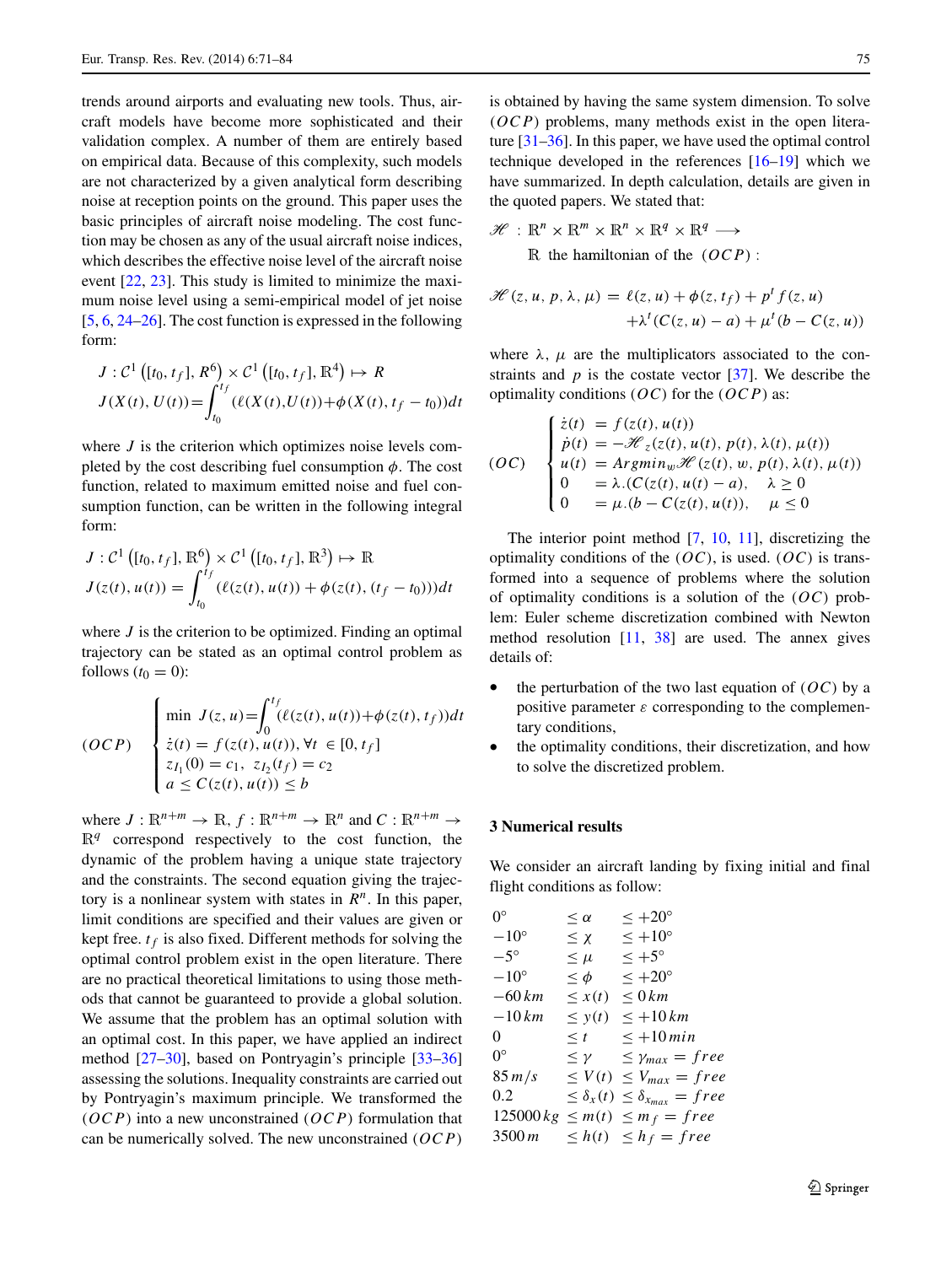$V_{min} = 85 \, m/s$  represents the aircraft stall velocity. Some of these parameters are kept free. Once the processing steps and calculation efficiency are confirmed, their limit values are found and given. The data used in this optimization model are taken from an Airbus A300 of which the specifications are as follow:

- Type : Airbus A300 − 600
- Powerplants : Two 262.4 kN GE CF6–80C2 or  $2 \times 275$  kN
- Weights : max TOF 165900 kg. Operating empty 90965 kg
- Wing span 44.84 m. Wing area 260 *m*<sup>2</sup>
- Length 53.60 m. Height 16.54 m
- Max speed : Mach 0.84
- Fuel max capacity : 62000 l

The three-dimensional analysis is useful in enhancing the reliability of the optimization model which it could be applied in automatic detection of aircraft noise. We consider *R* the distance aircraft-observer as:

$$
R = (x - x_{obs})^2 + (y - y_{obs})^2 + h^2
$$

where  $(x_{obs}, y_{obs}, 0)$  were the coordinates of the observer on the ground under the flight path. They were located between 10 km and the touchdown point under the flight path. OCP was discretized along its state  $z = (V, \gamma, \chi, x, y, h)$  and control  $u = (\alpha, \delta_x, \mu)$  variables. The discretization parameter was  $N = 100$  points because of the solution stability. To solve the  $N_{\varepsilon}$  and NLP problems, we used the AMPL model [\[12,](#page-12-9) [17\]](#page-12-2) and a SNOPT solver. They were chosen

<span id="page-5-0"></span>**Fig. 1** Optimal flight path, Mach number and aircraft finesse variation during the approach phase

after numerous comparisons among other standard solvers available on the NEOS optimization platform. We used the call-by-need mechanism which memorized automatically the result of the cost function in order to speed up call-byname evaluation. This method considers a sequence of *Nε* problems (tending  $\varepsilon$  to zero). The problem  $N_{\varepsilon}$  is initialized by centering the state and the control. Then, we initialize the Lagrange multiplicators as follows:

$$
\lambda = \varepsilon (C(z, u) - a)^{-1}, \quad \mu = \varepsilon (b - C(z, u))^{-1}
$$

For the implementation of the penalty parameter *ε* and computation, we used the following strategy [\[39\]](#page-13-15):

$$
\varepsilon_{k+1} = \varepsilon_k/a, \quad a > 1
$$

For each iteration of the interior point method, the algorithm found an optimal solution. Varying *<sup>ε</sup>* from 1 to 1*.*28×10−5, the feasible error increases from  $5.6 \times 10^{-12}$  to  $2.1 \times 10^{-7}$ , and the optimality error on the solution varies from  $10^{-10}$ to  $3.8 \times 10^{-9}$ . The processing time is equal to 5.27 sec (5.836 CPU). Despite feasibility errors and the time processing duration, this method provides the optimal trajectory and its flight parameters. The solution trajectory (the optimal one), the Mach number and the aircraft finesse are shown in Fig. [1.](#page-5-0)

Optimization processing confirms a stabilization of the flight. The altitude *h* decreases with three gradual slopes. We observe a two-segment approach with an alignment on the runway axis with a slope of 3◦ during the last approach segment. Angle of descent is stable as recommended by ICAO and aircraft certification [\[40](#page-13-16)[–42\]](#page-13-2) in favor of our method. The flight rate descent is about 1060 ft/mn which

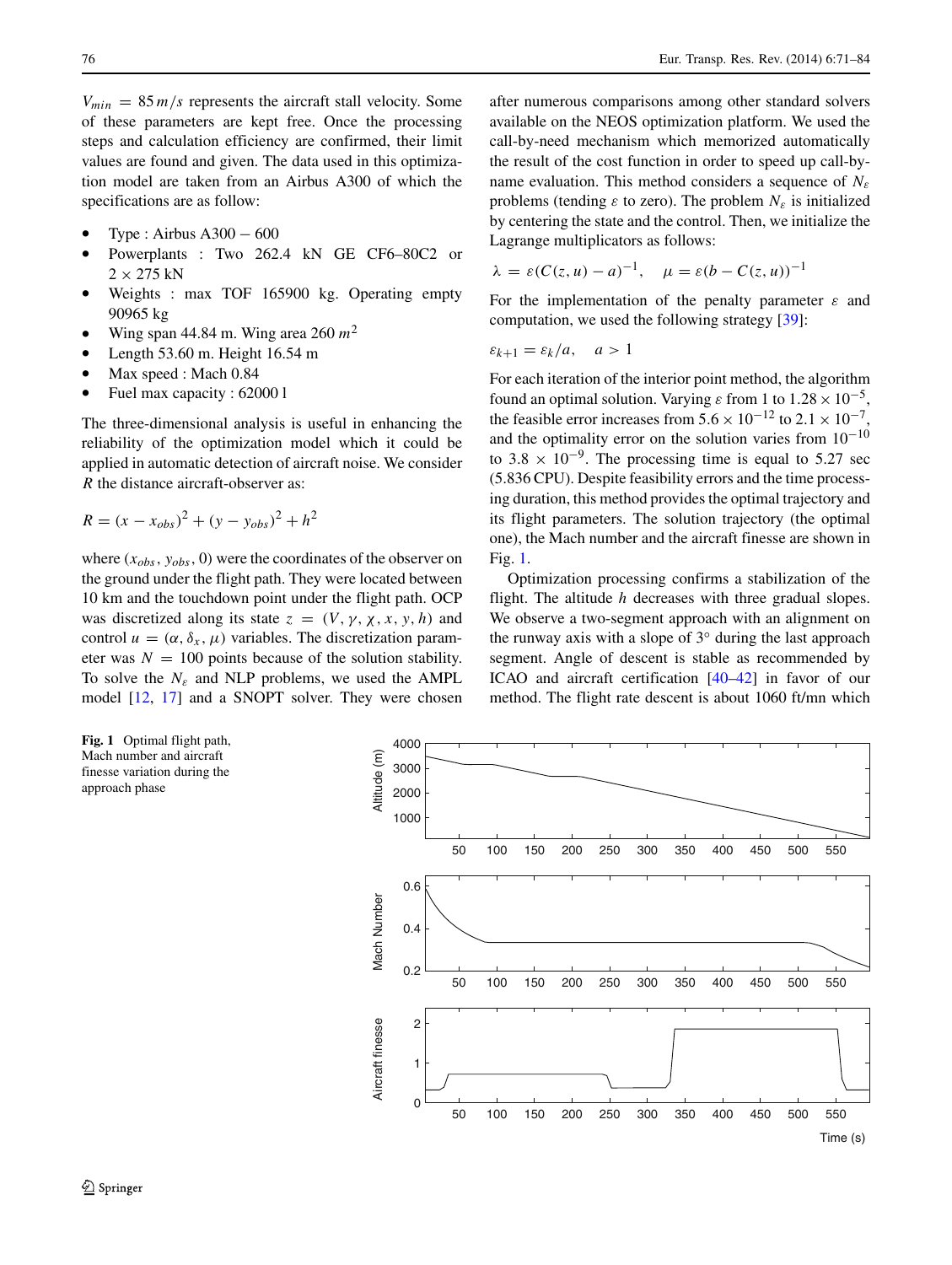is close to the one recommended by ICAO and practiced by the airline companies (1000 ft/mn). The two segment durations obtained are respectively 39 sec at the altitude 3150 m and 39 sec at 2673 m. This method, characterizing the continuous descent approach CDA, can be considered efficient. It should be remembered that the later can not be the fastest and shortest CDA. Nevertheless, it has the potential to reduce noise emission and fuel consumption during the approach. To conclude, the obtained optimal trajectory could be accepted into the airline community. The soft two-segment approach puts the aircraft in an appropriate envelope with margins for wind uncertainties and errors. There is no question of vortex separation and problems of intercepting a false glide-slope, given that it must be intercepted from above. With autopilot or flight director coupling, this approach would be acceptable for use in regular air carrier service. Aircraft speed, or Mach number, decreases during the first 70 s, remains stable during almost 460 s (which corresponds to the whole period of the approach), and decreases during the last 70 s of the approach. This speed behavior is suitable for the continuous descent approach accompanied by noise and fuel consumption reduction. The aircraft finesse is bang-bang between its bounds (0*.*5 and 2). At a constant speed, when the altitude decreases the thrust increases. It increases during the second flight period. Additionally, in spite of the fact that the maximum input values of the aircraft speed, the throttle setting and altitudes are kept free, the method is fast, errors are weak, and the provided calculations are exact with a correct convergence. If the guidance is satisfactory and the visual conditions are met, then CDA is considered as a managed approach. It allows avoidance of flight difficulties, in particular when the speed falls below the speed target -5 knots or rises above the speed target +10 knots, the pitch altitude becomes lower than  $-5^\circ$  or greater than  $12^\circ$  nose up, the bank angle becomes greater than 7◦, and when the descent rate varies suddenly around 1000 ft/min. CDA can help the flight crew to make timely and correct thrust settings, and approach path corrections if necessary. It could considerably reduce the go-arounds: pilot workload, fuel and time of flight reduction. CDA is appropriate for the aircraft stabilization in the lower part of 1000 ft with the right thrust. Obviously when the flight is not stabilized the go-around becomes a necessity.

Figure [2](#page-6-0) presents noise levels under the flight path versus the approach distance between 10 km and the touchdown point on the runway. This figure shows the evolution of noise levels given by INM under the flight path (INM curve) [\[16,](#page-12-12) [17\]](#page-12-2) for standard trajectories in accordance with ICAO specifications [\[22,](#page-13-6) [40–](#page-13-16)[42\]](#page-13-2), and by the method described in this paper. During approach, noise levels increase because the aircraft altitude decreases. The tendency curve of the two methods (INM and optimization) is similar. By comparison,

<span id="page-6-0"></span>

**Fig. 2** Noise levels under the flight path (standard and optimal) vs. approach distance

noise levels obtained by the optimization method are lower than those obtained by INM. This method can be considered the best in terms of modeling and calculation. It is powerful and efficient. In spite of the absence of all noise models of different aircraft sources, the obtained values are close to experimental measurements, in particular at the certification point on the ground at 2 km under the flight path.

On the one hand, we can confirm a decrease in noise levels using the optimized flight path. At 2 km under the flight path, the noise level calculated by INM is equal to 93 dB for standard trajectories and the optimized level is 89 dB for the optimal trajectory. The mean noise level obtained by INM is 85 dB and that obtained for an optimal trajectory is 82.5 dB. It should be noted that these calculations have taken into account the only available model of jet noise. Further research is needed including all aircraft noise sources when they become available. A 4 dB reduction is obtained in favor of this method compared to INM calculations at the certification point. On the other hand, comparison between noise levels corresponding to the standard trajectory obtained by INM, and the optimal trajectory given in this paper, provides changes due to the altitude of approach. Those changes are respectively equal to 4.3 % and 4.5 of  $\frac{J_{INM} - J_{Opt}}{J_{INM}}$  and  $\frac{J_{INM} - J_{Opt}}{J_{Opt}}$ .

In addition, we carried out experiments under the aircraft flight path where we recorded noise levels during one year. Comparisons between calculations and measurements at the certification point (2 km) under the flight path have been performed. The aim of the following work is to validate, by INM, the calculations undertaken.

The measurements of noise, generated by aircraft at approach, were carried out under the flight path close to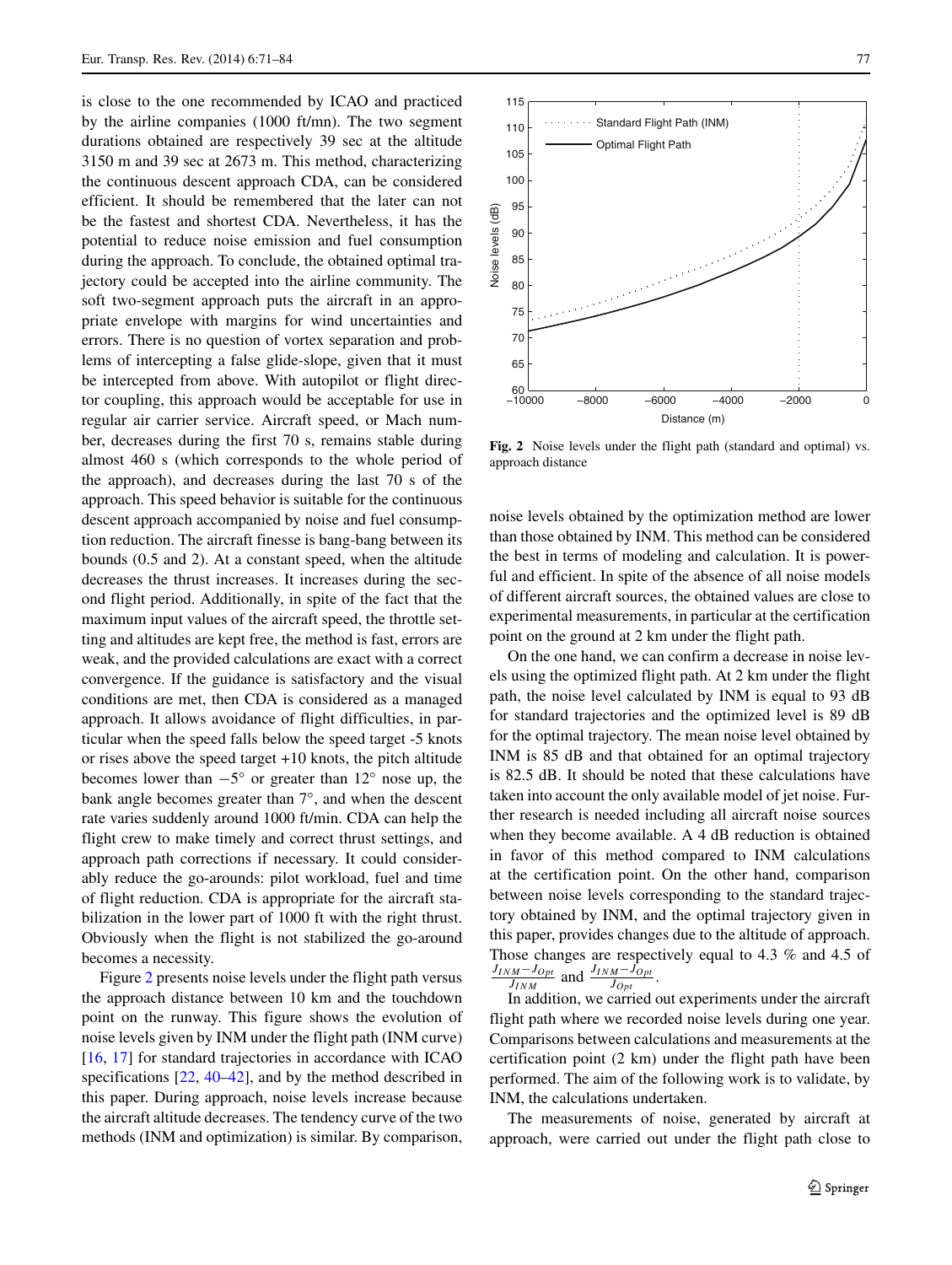Lyon Saint-Exupery International Airport (France) for one year according to the annex 16 of the ICAO convention. Noise signals were recorded on line. Locations for recording aircraft noise in flight are surrounded by flat terrain having no excessive sound absorption characteristics (grass fields cut). No obstructions exist which could influence the sound field from the aircraft within a conical space above the point on the ground vertically below the microphone. The cone being defined by an axis is normal to the ground and is halfangle  $(80°)$  from this axis. The type of aircraft was recorded; it has been collected in real-time for each flight. In this paper, we present data recorded under flight path at a lateral distance of 2 km to the touchdown point. This measurement point corresponds to the certification point of the aircraft. The stability of atmospheric conditions was checked and timetabled. The following numbers show their fluctuations in the intervals where stability criteria are met during measurements. We summarize below meteorological parameters provided by Meteo France:

- Wind speed (m/s):  $1 3$
- Average temperature ( $°C$ ): 15 35
- Cloudiness (octas):  $0 2$
- Humidity  $(\%): 35 50$
- Global radiation  $(J/cm^3)$ : 240 290

A SIP 95 sound level meter was used to record acoustic data. The measurement system is inspected every two years and approved by the French National Laboratory for testing in accordance with international standards. The microphone is positioned at 4 m above the ground to comply with the requirement of the free field condition. The ground is flat and consists of grass shorter without brush, wood or obstacles. Two calibrations are performed every day. The free-field sensitivity level of the microphone and preamplifier in the reference direction, at frequencies over at least the range of one-third-octave nominal mid-band frequencies from 50 Hz to 10 kHz inclusive, is within 1*.*0 dB of that at the calibration check frequency, and within 2*.*0 dB for nominal mid-band frequencies of 6.3 kHz, 8 kHz and 10 kHz. The output of the analysis system consists of one-third octave band sound pressure levels as a function of time, obtained by processing the noise signals with the following characteristics: a set of 24 one-third octave band filters [50 Hz–10 kHz]; response and averaging properties in which the output from any one-third octave filter band is squared, averaged and displayed or stored as timeaveraged sound pressure levels; the interval between successive sound pressure level samples is 500 ms 5 ms for spectral analysis with or without slow time-weighting. Ambient noise, including both an acoustical background and electrical noise of the measurement system was recorded for 10 minutes a day with the system gain set at the levels used for the aircraft noise measurements. The recorded aircraft noise data is acceptable according to international standards. The exclusion criteria of the recorded data are: days on which a strike took place and special weather conditions (gusty winds, stormy rainfall, atmospheric turbulence, etc.). According to the measurement specifications, we identified and retained 15460 turbojet aircraft approaching the airport in the same conditions representing 84*.*5 %  $(+20)$  T) of the air traffic (15 % of the air traffic represents propeller aircraft (3–9 T and +20 T) and 0*.*5 % others (−3 T and 3–9 T)). In this paper, we analyzed the measured maximum noise levels. This is because the model described in the previous sections provide the maximum noise values.

Figure [3](#page-7-0) presents experimental noise levels obtained at the certification point for our type of aircraft: among the 410 aircraft movements recorded per day, only one aircraft corresponding to the one chosen for this study landed in the Lyon Saint-Exupery International Airport corresponded (A300 type). Maximum noise levels of 365 aircraft are shown in the figure (one year measurements). Maximum noise levels vary from 91.9 to 100.7. These variations depend certainly on the atmospheric conditions, the aircraft loads or the effective weight in approach (unavailable information), and the type of the procedure initiated by the pilots. The average experimental value is 95.7 dB whereas the mean levels obtained by INM and optimization processing at 2 km under the flight path are respectively of 93*.*7 dB et 89*.*3 dB.

On the one hand, the value obtained by INM, at 2 km under the flight path is in the interval of the observed values. On the other hand, the optimal value is largely below the measured and INM values. Thus, the optimal flight path

<span id="page-7-0"></span>

**Fig. 3** Maximum noise levels measured at 2 km under the flight path for one year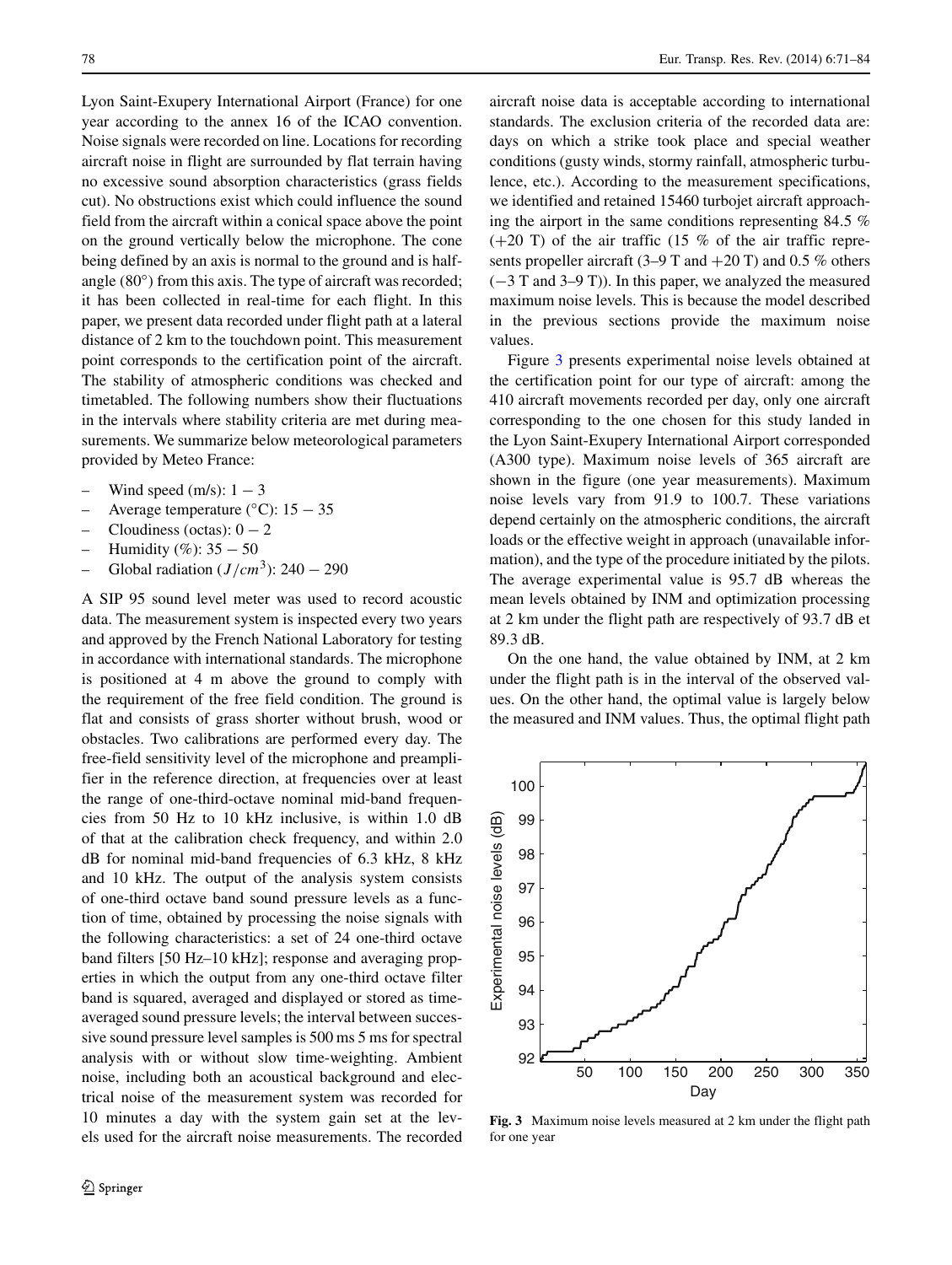favors a noise level reduction between −11*.*7 dB and −3 dB. This significant noise reduction could be regarded as over-estimated because the other models of fuselage (aerodynamic) are not introduced in the optimization model. Nevertheless, levels obtained by the optimization and modeling processes are promising because the calculated values are validated by the experiment at the certification point of the approach. Because the engine performance could be described in several ways, three calculation methods of fuel consumption have been carried out using models by Houacine et al. formulation developed by Benson [\[17,](#page-12-2) [44\]](#page-13-17), Mattingly [\[21\]](#page-13-5) and Roux [\[43\]](#page-13-18) respectively. We have calculated the most useful parameter of the engine which is represented by the fuel consumption. For turbojets, it is usually expressed as the specific fuel consumption SFC. It is defined as the weight of the fuel burned per time unit (kg/second in SI units). Using the optimization method given in this paper, we have also calculated the ratio of aircraft thrust on the aircraft static thrust versus speed of turbojet and by varying bypass ratio (BPR is defined as the ratio between the mass flow rate of input air to the mass flow rate passing through the engine core which is involved in combustion to produce and to increase mechanical energy) for showing benefits of optimization in terms of thrust reduction during the landing. We have used the Mattingly and Roux plan model of SFC (PIM curve in Fig. [4\)](#page-8-0) and Houacine et al. (non optimal curve shown in Fig. [4\)](#page-8-0). In this paper, calculation of fuel consumption is introduced as a second term of the objective function . We have used the instantaneous fuel consumption representing the fuel burnt during the approach period. Because the initial aircraft mass  $m_{t_0}$  is assumed constant and because the weight of the aircraft at the moment *t* is  $(m_{t_0} - m_t)$ , we can write the second term of the objective function by the following expression:

$$
min{\lbrace \phi(z_{t_f}, t_f) \rbrace} = min(-m_{t_f})
$$

where  $(m_{t_0} - m_t)$  is the final aircraft mass. Figure [4](#page-8-0) presents a comparison result of the fuel consumption calculated using the three methods described.

The three used models confirmed a decrease of the fuel consumption during the approach with a variable stage. Regarding the model of the plan by Mattingly and Roux, fuel consumption decreased with sudden changes, in particular during the beginning and the end of the approach. FC is underestimated. The two other models have no sudden change in the FC evolution. The Benson model seems suitable even if it tends to over-estimate. The model of optimization provided fuel consumption values between the two model limits. What can be retained is the fact that the optimal trajectory would consume less than the standard trajectory. In addition, comparison between models provided 10 % and 20 % of  $\frac{FC_{Nonoptimal} - FC_{Opt}}{J_{Nonoptimal}}$  and  $\frac{FC_{Opt} - FC_{PIM}}{J_{Opt}}$ . This fuel consumption could be in favor of optimal flight path. Models describing engine parameters during flight operations in different conditions are not often published in the open literature.

Indeed, in-flight engine database is not provided by engine manufacturers or airline companies. Data on FC and thrust versus aircraft Mach, altitude, throttle settings and power extraction can be correctly modeled because the physics behind it is well established. The output power of the turbojet is quite constant with changes in speed, whereas turbojet provides a constant thrust with speed. Modern aircraft are equipped with engines where the net thrust is reduced with the increase of the speed and the altitude.

<span id="page-8-0"></span>

**Fig. 4** Fuel consumption (kg/s) during the approach for three different models

<span id="page-8-1"></span>

**Fig. 5** Thrust behavior versus aircraft Mach number with bypass ratio variation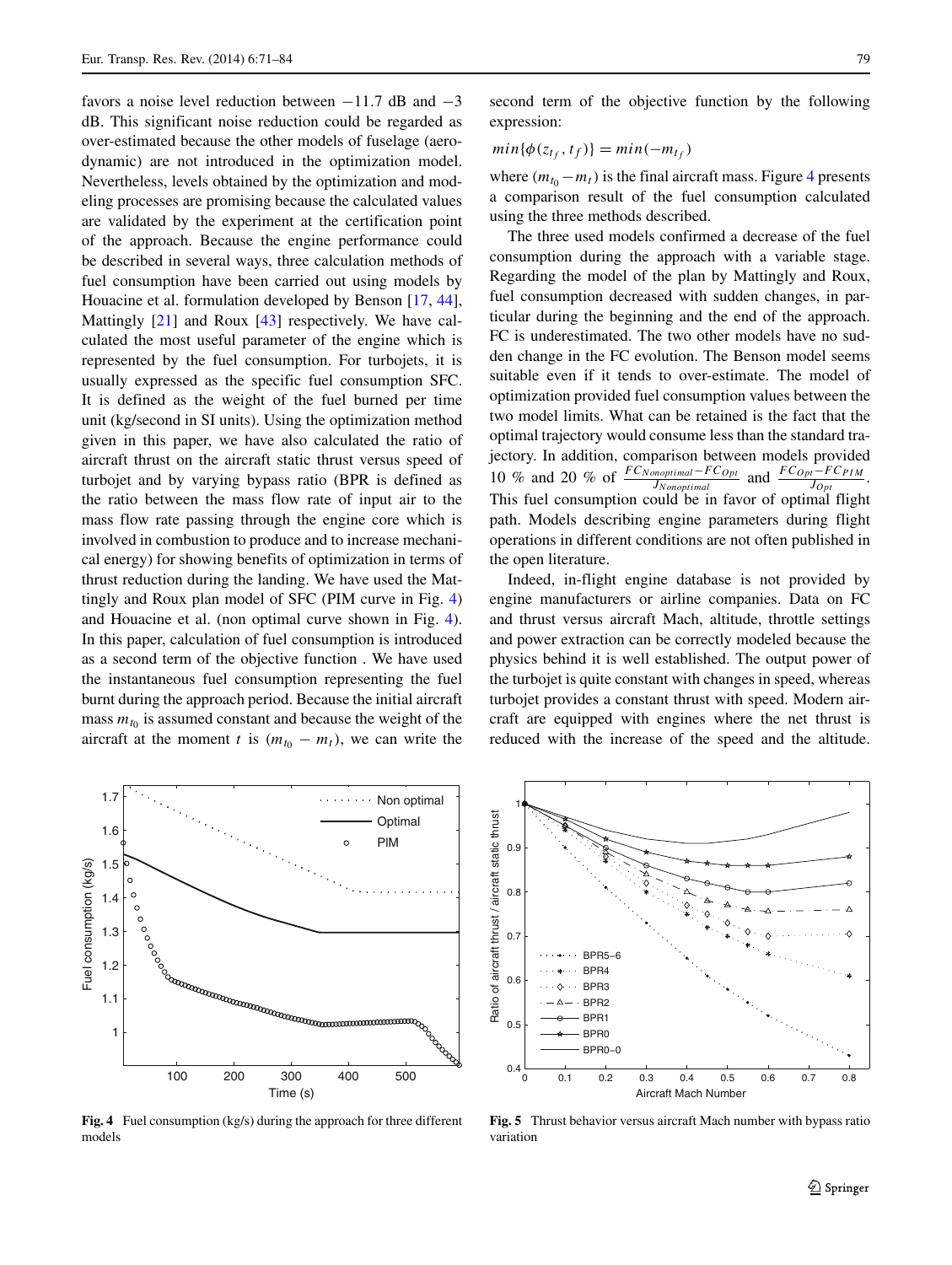Figure [5](#page-8-1) presents a complementary analysis which can explain the behavioral characteristics of the fuel consumption that is previously given. It gives, in particular, the thrust behavior versus aircraft Mach number with bypass ratio variation. The bypass ratio is varying between 0 and 6. The propulsive efficiency is confirmed. For any available engine energy, dynamical thrust is optimized because of the bypass ratio optimization. This is interpreted by the relationships in an action-reaction propulsion system. Thus, for a high bypass, the thrust is generally derived from the duct of the fan, rather than from combustion gases expanding in the engine nozzle. A high bypass ratio provides a lower thrust specific fuel consumption (grams/sec fuel per unit of thrust).

Low-bypass system is more fuel efficient and is much quieter. Low bypass ratios do not tend to be favored for civilian aircraft because of the compromise between improved fuel economy and the requirements of the performance of the aircraft in terms of flight paths and its stability. The behavior of thrust is common and does not present any sharp nor sudden fluctuations. Constraints on engine parameters can easily impact on the engine pressure and its temperature, and could be critical at some operating points. This is why fuel consumption has a significant role and is associated with engine performance. This association has the advantage of giving lower thrust values for extending engine life and reducing loads. Engine performance of modern engines depends on requirements of accessories, engine size, inlet and duct design, air conditioning system compressor, hydraulic pumps power, alternators power, inlet and exhaust duct losses, ... Because of the technological development of these engines, thrust is reduced; but fuel consumption can increase. Optimization of the flight path associated with new technological developments contribute significantly to the reduction of fuel consumption. Environmental impact and fuel consumption are reduced by the use of optimization process for departures and arrivals. Operation management could be also improved by using optimized flight path. In addition, these flight path parameters can be integrated in the flight management system of the aircraft, and used in the autopilot system. This is a promising objective of this research. This bypass ratio study could contribute to provide numerical results and data for the future generation engines which will have a higher bypass ratio. In association with passive control noise systems, the primary advantage of this contribution should be engine efficiency analysis and weight savings. The second advantage, linked to the first, is the drag reduction. The third advantage, related to the increase of the bypass ratio, helps airline manufacturers to suggest the best arrangement of nacelle components to facilitate convenient removal and replacement of engines without subjecting nacelle to high stresses. To conclude, optimization of flight path induces fuel consumption savings, noise reduction and improvement of the engines-BPR knowledge.

## **4 Conclusion**

Optimization model is expected to replace empirical models for well-established applications such as predicting noise contours around airports and fuel savings. Despite numerical complexity, feasibility errors and time processing duration, this paper suggests a method which provides optimal trajectory and its parameters reducing noise and fuel consumption. In this technical paper, we applied the best numerical method associated with an adequate algorithm we have developed for solving aircraft trajectory optimization problem. It has taken into account jet noise source, fuel consumption, aircraft constraints and its operational extreme limits. Additionally, in spite of the fact that the maximum input values of the aircraft speed, the throttle setting and altitudes are kept free, the method gives reliable results. It is fast, errors are weak, and calculations are exact with a suitable convergence time. This new original approach contributes to improve scientific knowledge in the field of environmental impact reduction of aircraft.

The altitude decreases with three gradual slopes with two segments. Aircraft alignment on the runway axis is performed with a slope of 3◦ during the last approach segment. Angle of descent is stable as recommended by ICAO and aircraft certification. The flight rate descent is about 1060 ft/mn which is close to the one recommended by ICAO and practiced by the airline companies.

This method characterizes the continuous descent approach (CDA) which has the potential to reduce noise emission and fuel consumption during the approach. The obtained optimal trajectory could be accepted into the airline community. The soft two-segment approach puts the aircraft in an appropriate envelope with margins for wind uncertainties and errors. With autopilot or flight director coupling, this numerical method could be acceptable for use in regular air carrier service.

In addition, Mach number decreases during a short period of the flight and remains stable during the whole approach. The aircraft finesse is bang-bang between its bounds. At a constant speed, when the altitude decreases, the thrust increases. It increases during the second flight period. If the guidance is satisfactory and the visual conditions are met, CDA is considered as a managed approach.

Evolution of the obtained noise levels under the flight path, given by INM for standard trajectories in accordance with ICAO specifications, is compared with the optimized values behavior. By comparison, optimized noise levels are lower than those obtained by INM. In spite of the absence of all noise models of different aircraft sources, calculated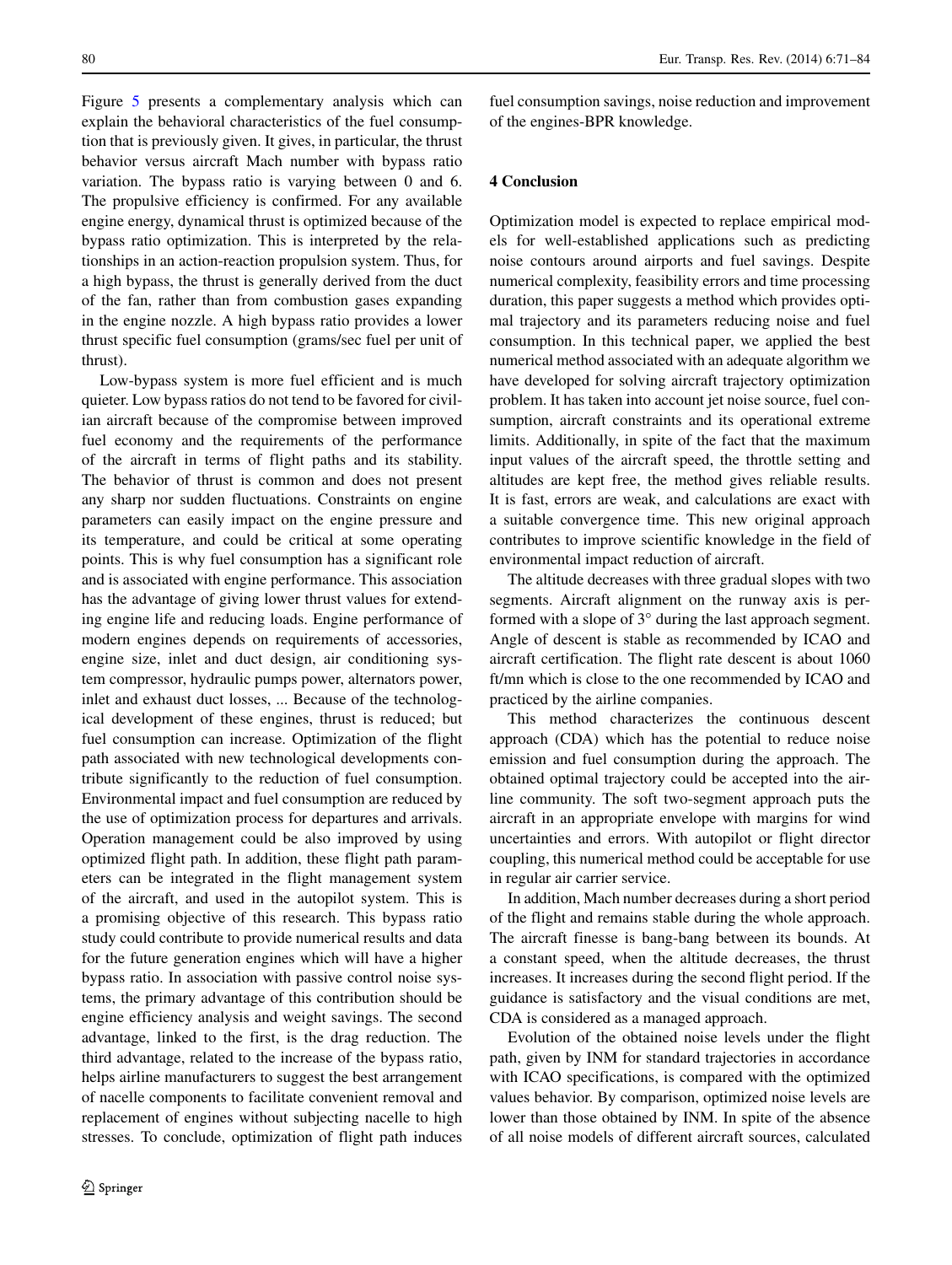values are close to experimental measurements. A decrease in noise levels can be confirmed when practicing the optimized flight path. A 4 dB reduction is obtained in favor of the optimization method.

In addition, we carried out experiments under the aircraft flight path to validate benefits of flight path optimization in term of noise reduction. Measurements of noise were performed under the flight path close to Saint-Exupery Lyon International Airport during one year. We identified 15460 turbojet aircraft executing approaches of the airport in the same conditions: 84.5  $% (+20 T)$  of the air traffic are turbojet aircraft, 15 % are propeller aircraft (3–9 T and  $+20$ T) and 0*.*5 % others (−3 T and 3–9 T). 360 aircraft are A300 or equivalent. Maximum noise levels vary from 91.9 dB to 100.7 dB. These variations depend certainly on the atmospheric conditions, the aircraft loads, and the procedure variations initiated by the pilots. At the certification point, average experimental values is 95.7 dB whereas the mean levels obtained by INM and the optimization method are respectively 93*.*7 dB and 89*.*3 dB. Optimal mean value is largely below the measured and INM values. Thus, comparisons show that optimal flight path favors noise level reduction. This significant reduction could be regarded as over-estimated because the other noise models of fuselage are not introduced in the optimization model. Nevertheless, the optimization method is promising.

Engine performance is assessed by three calculation methods. Using the optimization method, we have calculated the ratio of aircraft thrust on the aircraft static thrust versus speed and by varying bypass ratio. Calculation of the fuel consumption is introduced as a second term of the cost function. In the open literature, specific fuel consumption have underestimated or overestimated the burned fuel, or shown sudden changes. Optimization model provides fuel consumption values between the two first model limits. Optimal trajectory consumes less than the standard trajectory. Comparison between models provided 10 % to 20 % of fuel savings in favor of the optimized flight path.

The behavior of the thrust has no sudden fluctuations, confirming the propulsive efficiency. For available engine energy, dynamical thrust is optimized because of the bypass ratio improvement. This is interpreted by the relationships in an action-reaction propulsion system. Constraints on engine parameters easily impact the engine pressure, its temperature and could be critical at some operating points. This is why analysis of fuel consumption has a significant role because it is associated with engine performance. This association has the advantage to lower thrust values for extending engine life and reducing loads.

To conclude, optimization of flight path associated with new technological developments should contribute significantly to the reduction of noise and fuel consumption. In particular, association with passive control noise systems,

one of the advantages of this contribution should be engine efficiency analysis and weight savings. Environmental impacts and fuel consumption are reduced by trajectory optimization of aircraft during arrivals. Optimized flight path can be integrated in the flight management system and can be used in the autopilot system. This is a promising objective of this research. Further research is needed to include airframe noise sources, and air-brake systems.

*Issues and alternatives* Aviation industry is crucial to world trade. Its global economic impact is equivalent to more than 7.5 per cent of world GDP. It directly employs more than 5.5 million people world-wide. Besides economic impacts, aviation plays a pivotal role in connecting communities. The low cost flights have supported a strong demand growth. Neither reduction at source using quieter aircraft nor operational restrictions (noise action plans, direct government regulation or voluntary airport initiatives) are delivering satisfactory mitigation. ICAO Balanced Approach to aircraft noise control consists of identifying noise problems at an airport, then analyzing various measures. Long-term measures must force the solutions at regional level: reduction of noise at source and certification; phase-out of noncertificated airplanes; noise charges; and land-use planning and management. Short-term measure must facilitate the solutions at local level, like noise abatement procedures and mitigation of aircraft operation. It is a major challenge for the future of air transport in the context of economic development linked to compliance with the conditions of people living near airports. The land use planning element of ICAO's balanced approach is difficult to implement.

The use of advanced aircraft, optimized flight paths and improved airspace management offer the most immediate ways to mitigate aviation's environmental impact. However, against growing demand for air transportation system these efforts alone are unlikely to be sufficient for a significant impact reduction in the long term. This paper gives a new change to flight path approach which is characterized as a noise abatement technique. Pilots can descend at the rate best suited to the achievement of continuous descent, with the objective to join the glide path at the appropriate height. Rather than deploying flaps and descending through a given number of flight levels, the aircraft flight a continuous steady descent at a fixed angle. It should be remembered that P(recision)-RNAV in Europe, defined as operations which satisfy a required track keeping accuracy of 1 NM for at least 95 % of the flight time, is not in contradiction with the optimized flight path developed in this paper.

The main benefit of the optimized flight paths are that they avoid flaps deployment and thrust changes. The aircraft may also be higher at points along the approach path. Because of little few gear and flap changes, aircraft stay higher along the descent segments contributing to noise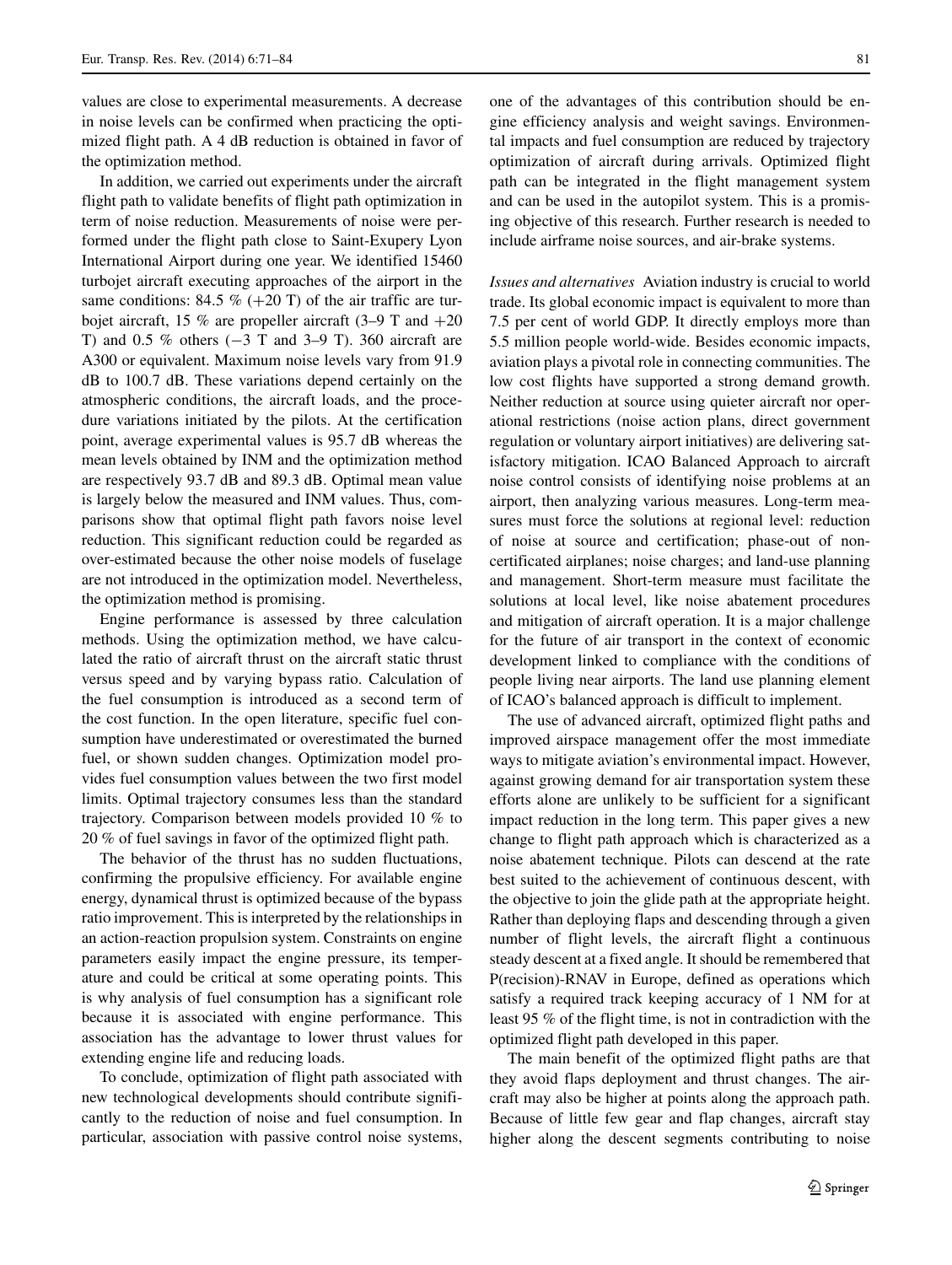and fuel reduction. Because of environment benefits, the use of the optimized flight path as a noise management tool is advocated by regulators worldwide, from the ICAO to national governments. It also helps to reduce fuel consumption allowing an added value for airlines. Optimized flight path is advised, promoted, and incorporated in a voluntary code of practice compiled by airlines, air traffic control, airport authorities and the transport departments of the European countries. This is a major action intending to emphasize measures that can increase flight number and avoiding air traffic saturation. Because of the growth in traffic, more flights can join the final approach without conflict and with less community annoyance. Thus, a compromise should be found between environmental acceptability, the lower cost of design, development, production and exploitation, and increasing the operational capacity of the airspace.

*Policy recommendations* It is clear that neither quieter aircraft nor operational restrictions are satisfactory. Nevertheless, optimized flight paths have potential environmental and economical benefits compared to the present day approach procedures including:

- higher altitude during a large part of the approach,
- lower power settings with clean aircraft configuration,
- more flexibility in definition of approach path geometry, enabling the procedure designer to define approach paths away from residential area
- additional advantage of the safety issue by reducing third party risk.

There is sufficient evidence in this paper to support further assessment of optimized flight paths which provide flexibility where problems of flight concentration exist. Annoyance is strongly influenced by the number of aircraft. Noise policies and measures, taking into account the traffic increase, have contributed to the communities living around airports. Limiting the number of the population impacted by aircraft noise can improve the quality of life for them and reduce the effect of concentrated flight paths. Noise problem has evolved over the last decades and become sensitive because it is now associated to air pollution problems affecting health population. Air traffic increase, new aircraft technology and airspace management associated to local action by airport operators makes the environmental policy reliable. Because of air traffic increase, the difficulty in modifying flight paths location and protecting the population have all added to the complexity of this environmental problem. A new policy needs to consider these issues, and a perpetual revision should be a high priority. We recommend that the policy needs to include a general environmental duty in performing its operational actions. Airport authorities and the policy need to have a sharp regard for environmental factors alongside the safety and consumer objectives. Failure to do this will leave airport authorities to explain what is reasonable when taking decisions on matters such as airspace changes.

The preliminary question is what is the best way to achieve environment objectives associating technological development, the renewal of aircraft, implementation of aircraft optimized procedures, airspace management, ... In addition to new environmental finding allowing to improve environmental impacts of aircraft, scientific communities need to provide specific guidance relevant to air navigation functions. Air traffic authorities also need to update the existing guidance, and European governments should extend a revision of the existing noise policy. Airport operators, governmental environmental committees, airlines, air traffic managers and aircraft manufacturers should be actively engaged to initiate trials to assess the potential benefits of the combined possible solutions. Both governments and aircraft industries should address actions toward greenhouse gas emissions from aircraft and fuel saving rather than focusing on the only noise issues where emerging ideas could be developed.

Sustainability is a key issue for aviation which is united in its commitment to develop global solutions for the sustainable future of international civil aviation. With the flight paths to a sustainable future initiatives, ICAO has highlighted the capability of national authorities, aircraft manufacturers, airlines, air navigation service providers, and other stakeholders to work together to make this new flight paths possible. In addition, sustainability for airports means not only minimizing environmental impacts but also communicating about the social and economic benefits of airports and aviation. Without taking into account the social requests, airports will not be able to meet future capacity demands. The following topics have to be considered:

- Safety and security (safety, sustainable development and control capacity, airport development, automatic assistance of control, ...);
- Management and user service;
- European construction and preparation of the future (Airspace, SESAR, support the implementation of the new coming technologies of communication, navigation, monitoring, ...);
- World politics of air traffic navigation.

They are declined in four major actions to support:

- 1. promoting research and development into new low noise engine and airframe technologies;
- 2. implementing the regulatory framework agreed by the International Civil Aviation Organization (ICAO) using the balanced approach to noise management;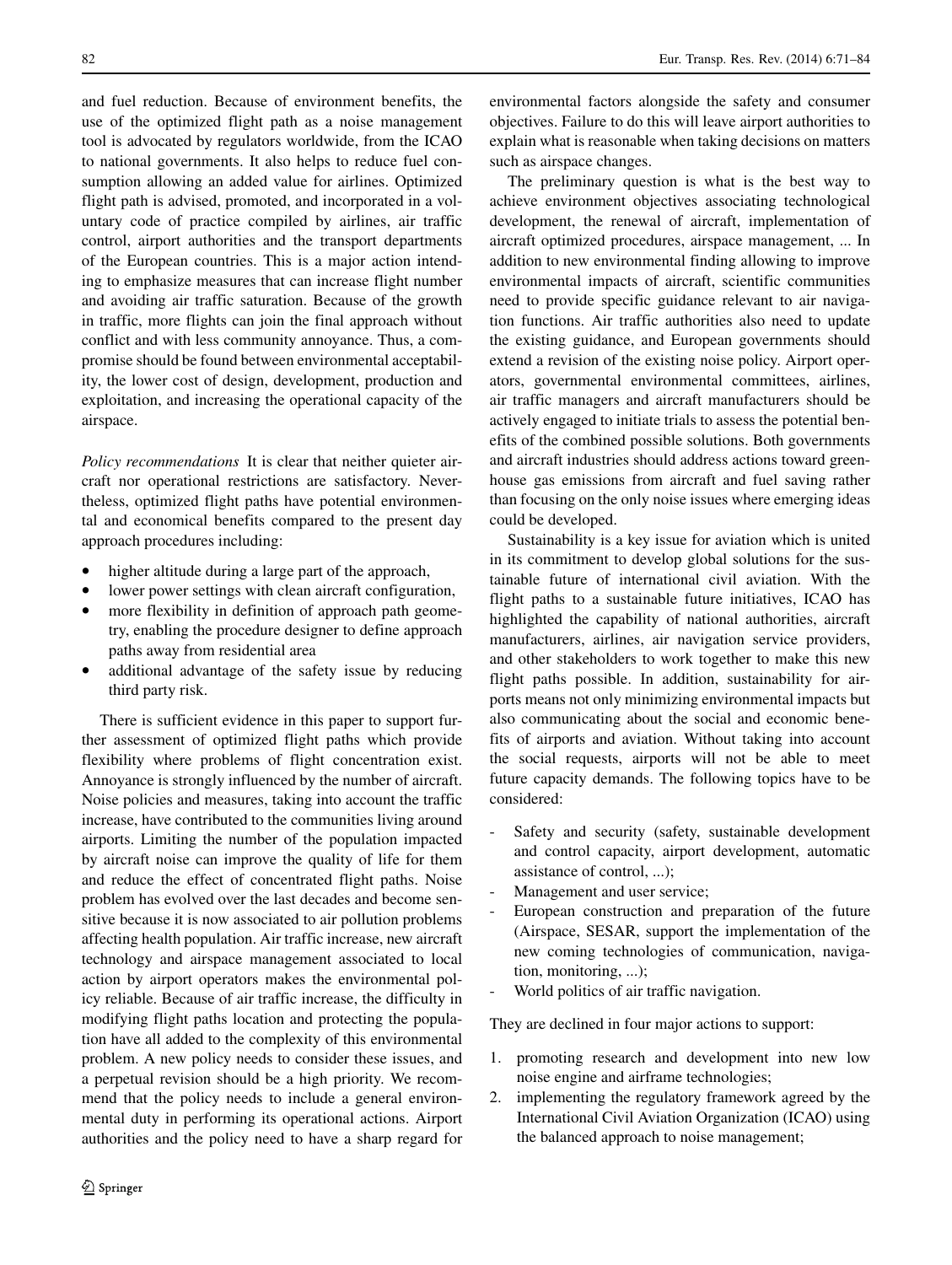- 3. implementing EU Directives which require periodic noise mapping;
- 4. the use of economic instruments which should have no limitations for long-term benefits.

#### **Annex**

Perturbing the last two equations corresponding to the complementary conditions, by a positive parameter *ε*, we obtained:

$$
(OC_{\varepsilon}) \quad \begin{cases} \n\dot{z}(t) = f(z(t), u(t)) \\ \n\dot{p}(t) = -\mathcal{H}_z(z(t), u(t), p(t), \lambda(t), \mu(t)) \\ \nu(t) = \operatorname{Argmin}_w \mathcal{H}(z(t), w, p(t), \lambda(t), \mu(t)) \\ \n1\varepsilon = \lambda \cdot (C(z(t), u(t)) - a), \quad \lambda \ge 0 \\ \n-1\varepsilon = \mu \cdot (b - C(z(t), u(t))), \quad \mu \le 0 \n\end{cases}
$$

This is the optimality conditions of the following problem:

$$
(P_{\varepsilon}) \quad \begin{cases} \min \int_0^{t_f} (\ell_{\varepsilon}(z(t), u(t)) + \phi_{\varepsilon}(z(t), t_f)) dt \\ \vdots \\ \dot{z}(t) = f(z(t), u(t)), \quad t \in [0, t_f] \end{cases}
$$

$$
\left( \begin{array}{cc} 0 & 0 \\ 0 & 0 \end{array} \right) \left( \begin{array}{c} 0 & 0 \\ 0 & 0 \end{array} \right) \left( \begin{array}{c} 0 & 0 \\ 0 & 0 \end{array} \right) \left( \begin{array}{c} 0 & 0 \\ 0 & 0 \end{array} \right) \left( \begin{array}{c} 0 & 0 \\ 0 & 0 \end{array} \right) \left( \begin{array}{c} 0 & 0 \\ 0 & 0 \end{array} \right) \left( \begin{array}{c} 0 & 0 \\ 0 & 0 \end{array} \right) \left( \begin{array}{c} 0 & 0 \\ 0 & 0 \end{array} \right) \left( \begin{array}{c} 0 & 0 \\ 0 & 0 \end{array} \right) \left( \begin{array}{c} 0 & 0 \\ 0 & 0 \end{array} \right) \left( \begin{array}{c} 0 & 0 \\ 0 & 0 \end{array} \right) \left( \begin{array}{c} 0 & 0 \\ 0 & 0 \end{array} \right) \left( \begin{array}{c} 0 & 0 \\ 0 & 0 \end{array} \right) \left( \begin{array}{c} 0 & 0 \\ 0 & 0 \end{array} \right) \left( \begin{array}{c} 0 & 0 \\ 0 & 0 \end{array} \right) \left( \begin{array}{c} 0 & 0 \\ 0 & 0 \end{array} \right) \left( \begin{array}{c} 0 & 0 \\ 0 & 0 \end{array} \right) \left( \begin{array}{c} 0 & 0 \\ 0 & 0 \end{array} \right) \left( \begin{array}{c} 0 & 0 \\ 0 & 0 \end{array} \right) \left( \begin{array}{c} 0 & 0 \\ 0 & 0 \end{array} \right) \left( \begin{array}{c} 0 & 0 \\ 0 & 0 \end{array} \right) \left( \begin{array}{c} 0 & 0 \\ 0 & 0 \end{array} \right) \left( \begin{array}{c} 0 & 0 \\ 0 & 0 \end{array} \right) \left( \begin{array}{c} 0 & 0 \\ 0 & 0 \end{array} \right) \left( \begin{array}{c} 0 & 0 \\ 0 & 0 \end{array} \right) \left( \begin{array}{c} 0 & 0 \\ 0 & 0 \end{array} \right) \left( \begin{
$$

 $\ell_{\varepsilon}$  is the logarithmic barrier of  $(P_{\varepsilon})$ :

$$
\ell_{\varepsilon}(z, u) + \phi_{\varepsilon}(z, t_f) = \ell(z, u) + \phi(z, t_f)
$$

$$
-\varepsilon \sum_{i} \left[ \log(C_i(z, u) - a_i) + \log(b_i - C_i(z, u)) \right]
$$

$$
-\varepsilon D(z)
$$

To solve *(OC)*, we solved a sequence of problems *(OCε)* by tending *ε* to zero. When *ε* decreases to 0, the solution of optimal conditions  $(OC_{\varepsilon})$  is a solution of  $(OC)$ . Discretization of the continuous optimal conditions provided a set of non-linear equations, which is solved for the discretized control, state and costate vectors using the Newton method [\[37\]](#page-13-13). Euler schema provided for  $(OC_{\varepsilon})$  the following system:

$$
\begin{cases}\nz_{k+1} = z_k + h f(u_k, z_k), & k = 0, ..., N-1 \\
p_{k+1} = p_k - h \mathcal{H}_z(z_k, u_k, p_k, \lambda_k, \mu_k), & k = 0, ..., N-1 \\
0 = \mathcal{H}_u(u_k, z_k, p_k, \lambda_k, \mu_k), & k = 0, ..., N \\
1\varepsilon = \lambda_k . (C(z_k, u_k) - a), & \lambda_k \ge 0, & k = 0, ..., N \\
-1\varepsilon = \mu_k . (b - C(z_k, u_k)), & \mu_k \le 0, & k = 0, ..., N\n\end{cases}
$$

We obtained a set of equations which are solved under the boundary constraints corresponding to the multiplicators:

$$
(N_{\varepsilon}) \quad \begin{cases} F_{\varepsilon}(X) = 0 \\ \lambda_k \ge 0 \\ \mu_k \le 0 \end{cases}
$$

 $F_{\varepsilon}$  is the set of optimal conditions, and  $X = (z_k, u_k,$  $p_k, \lambda_k, \mu_k$ ) the variable vector. *(OCP)* is then successfully solved for decreasing *ε* with a non-growth of the cost.

**Open Access** This article is distributed under the terms of the Creative Commons Attribution License which permits any use, distribution and reproduction in any medium, provided the original author(s) and source are credited.

#### **References**

- <span id="page-12-0"></span>1. Lambert J (2008) Perception and attitudes to transportation noise in France: a national survey, The 9th Congress of the ICBEN, Mashantucket
- <span id="page-12-1"></span>2. Kurniawan JS, Khardi S (2011) Comparison of methodologies estimating emissions of aircraft pollutants. Environmental impact assessment around airports. Environ Impact Assess Rev 31:240– 252
- <span id="page-12-3"></span>3. Bellman R (1957) Dynamic programming. Princeton University Press, New Jersey
- <span id="page-12-4"></span>4. Pontryagin L, Boltyansky V, Gamkrelidze V, Mischenko E (1962) Mathematical theory of optimal processes. Wiley-Interscience, New York
- <span id="page-12-5"></span>5. Stone JR, Groesbeck DE, Zola CL (1981) An improved prediction method for noise generated by conventional profil coaxial jets. National Aeronautics and Space Administration. Report NASA-TM-82712, AIAA-1991
- <span id="page-12-6"></span>6. Hubbard HH (1995) Aeroacoustics of flight vehicles. Theory and Practice. Volume Noise sources, Published for the Acoustical Society of America through the American Institute of Physics
- <span id="page-12-7"></span>7. Wright S (1993) Interior-point methods for optimal control of discrete-time systems. J Optim Theory Appls 77:161–187
- 8. Wright S (1997) Primal-dual interior-point methods. Society for Industrial and Applied Mathematics SIAM, Philadelphia
- 9. Bonnans JF, Gilbert JC, Lemarechal C, Sagastizabal C (1997) Optimisation Numrique. Aspects thoriques. Mathmatiques et Applications. Springer-Verlag
- <span id="page-12-14"></span>10. Weiser M (2005) Interior-point methods in function space. J SIAM Control Optim 44:1766–1786
- <span id="page-12-8"></span>11. Berend N, Bonnans F, Haddou M, Varin J, Talbot C (2005) An interior-point approach to trajectory optimization. INRIA Report, N. 5613
- <span id="page-12-9"></span>12. AMPL A modeling language for mathematical programming. <http://www.29.com>
- <span id="page-12-10"></span>13. Gill P, Murray W, Saunders M, SNOPT A large-scale smooth optimization problems having linear or nonlinear objectives and constraints. <http://www-neos.mcs.anl.gov/neos/solvers>
- 14. Waltz RA (2004) KINITRO user's manual version 4.0. Ziena Optimization Inc
- <span id="page-12-11"></span>15. Byrd RH, Nocedal J, Waltz RA, KNITRO (2006) An integrated package for nonlinear optimization. [http://www-neos.mcs.](http://www-neos.mcs.anl.gov/neos/solvers) [anl.gov/neos/solvers](http://www-neos.mcs.anl.gov/neos/solvers)
- <span id="page-12-12"></span>16. Khardi S, Abdallah L, Konovalova O, Houacine H (2010) Optimal approach minimizing aircraft noise and fuel consumption. Acta Acustica United with Acustica 96:68–75
- <span id="page-12-2"></span>17. Houacine M, Khardi S (2010) A gauss pseudospectral method for less noise and fuel consumption of aircraft operations. J Aircr 6:2152–2158
- 18. Abdallah L, Haddou M, Khardi S (2010) Optimization of operational aircraft parameters reducing noise emission. Appl Math Sci 4(9–12):515–535
- <span id="page-12-13"></span>19. Khardi S, Nahayo F, Haddou M (2011) The trust region esquential quadratic programming method applied to two-aircraft